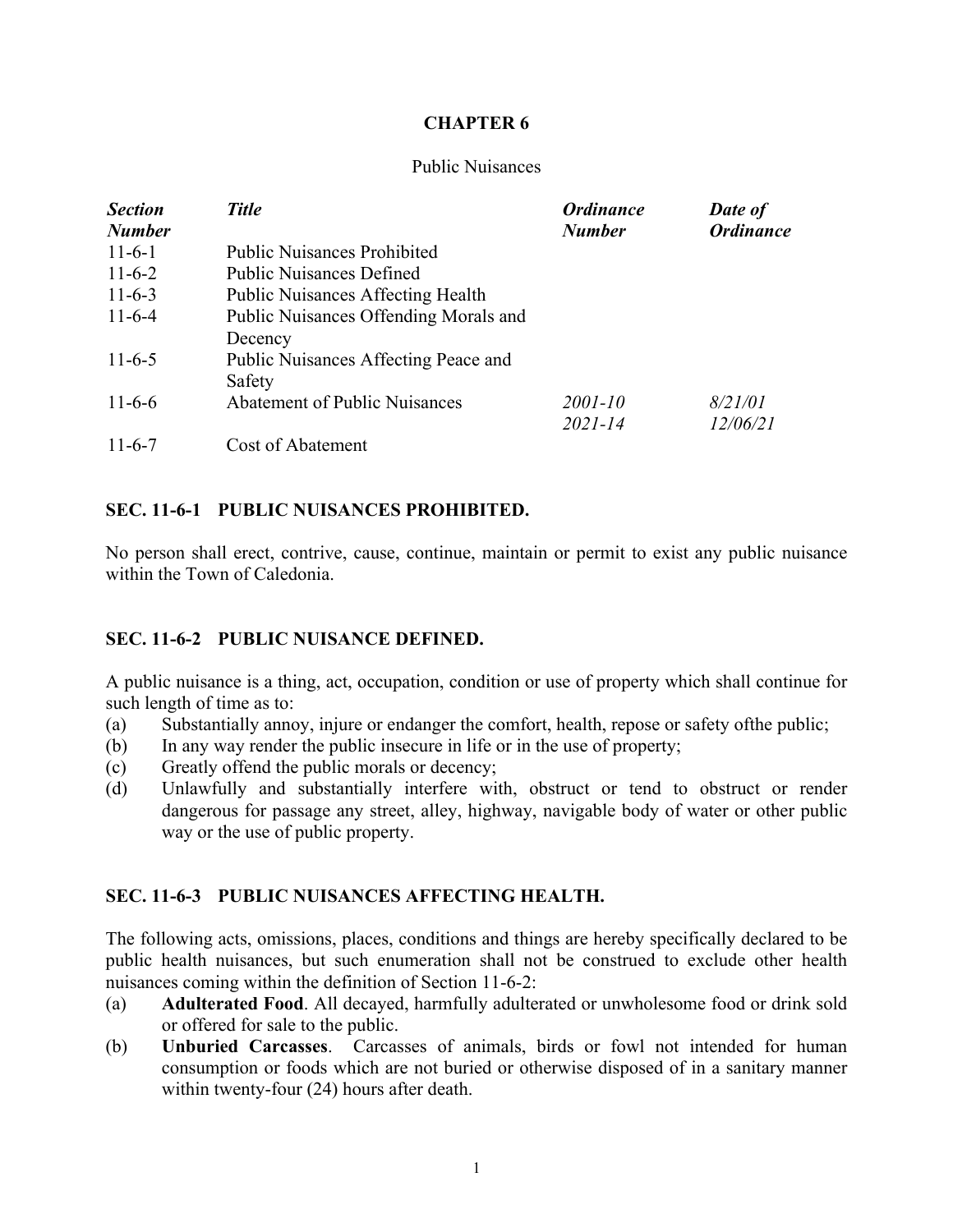- <span id="page-1-0"></span>(c) **Breeding Places for Vermin, Etc.** Accumulations of decayed animal or vegetable matter (other than composing sites), trash, rubbish, rotting lumber, bedding, packing material, scrap metal, tires or any material whatsoever in which flies, mosquitoes, disease-carrying insects, rats or other vermin may breed.
- (d) **Stagnant Water**. All stagnant water in which mosquitoes, flies or other insects can multiply.
- (e) **Garbage Cans**. Garbage cans which are not fly-tight.
- (f) **Noxious Weeds**. All noxious weeds and other rank growth of vegetation.
- (g) **Water Pollution**. The pollution of any public well or cistern, stream, lake, canal or other body of water by sewage, creamery or industrial wastes or other substances.
- (h) **Noxious Odors, Etc**. Any use of property, substances or things within the Town or within four (4) miles thereof or causing any foul, offensive, noisome, nauseous, noxious or disagreeable odors, gases, effluvia or stenches extremely repulsive to the physical senses of ordinary persons which annoy, discomfort, injure or inconvenience the health of any appreciable number of persons within the Town.
- (i) **Street Pollution**. Any use of property which shall cause any nauseous or unwholesome liquid or substance to flow into or upon any street, gutter, alley, sidewalk or public place within the Town.
- (j) **Animals at Large**. All animals running at large.
- (k) **Accumulations of Refuse**. Accumulations of old cans, lumber, elm firewood and other refuse.
- (1) **Air Pollution**. The escape of smoke, soot, cinders, noxious acids, fumes, gases, fly ash or industrial dust within the limits or within one (1) mile therefrom in such quantities as to endanger the health of persons of ordinary sensibilities or to threaten or cause substantial injury to property.

## **SEC. 11-6-4 PUBLIC NUISANCES OFFENDING MORALS AND DECENCY.**

The following acts, omissions, places, conditions and things are hereby specifically declared to be public nuisances offending public morals and decency, but such enumeration shall not be construed to exclude other nuisances offending public morals and decency coming within the definition of Section 11-6-2:

- (a) **Disorderly Houses**. All disorderly houses, bawdy houses, houses of ill fame, gambling houses and buildings or structures kept or resorted to for the purpose of prostitution, promiscuous sexual intercourse or gambling.
- (b) **Gambling Devices**. All gambling devices and slot machines, other than stateauthorized programs.
- (c) **Unlicensed Sale of Liquor and Beer**. All places where intoxicating liquor or fermented malt beverages are sold, possessed, stored, brewed, bottled, manufactured or rectified without a permit or license as provided for the ordinances of the Town.
- (d) **Continuous Violation of Town Ordinances**. Any place or premises within the Town where Town Ordinances or state laws relating to public health, safety, peace, morals or welfare are openly, continuously, repeatedly and intentionally violated.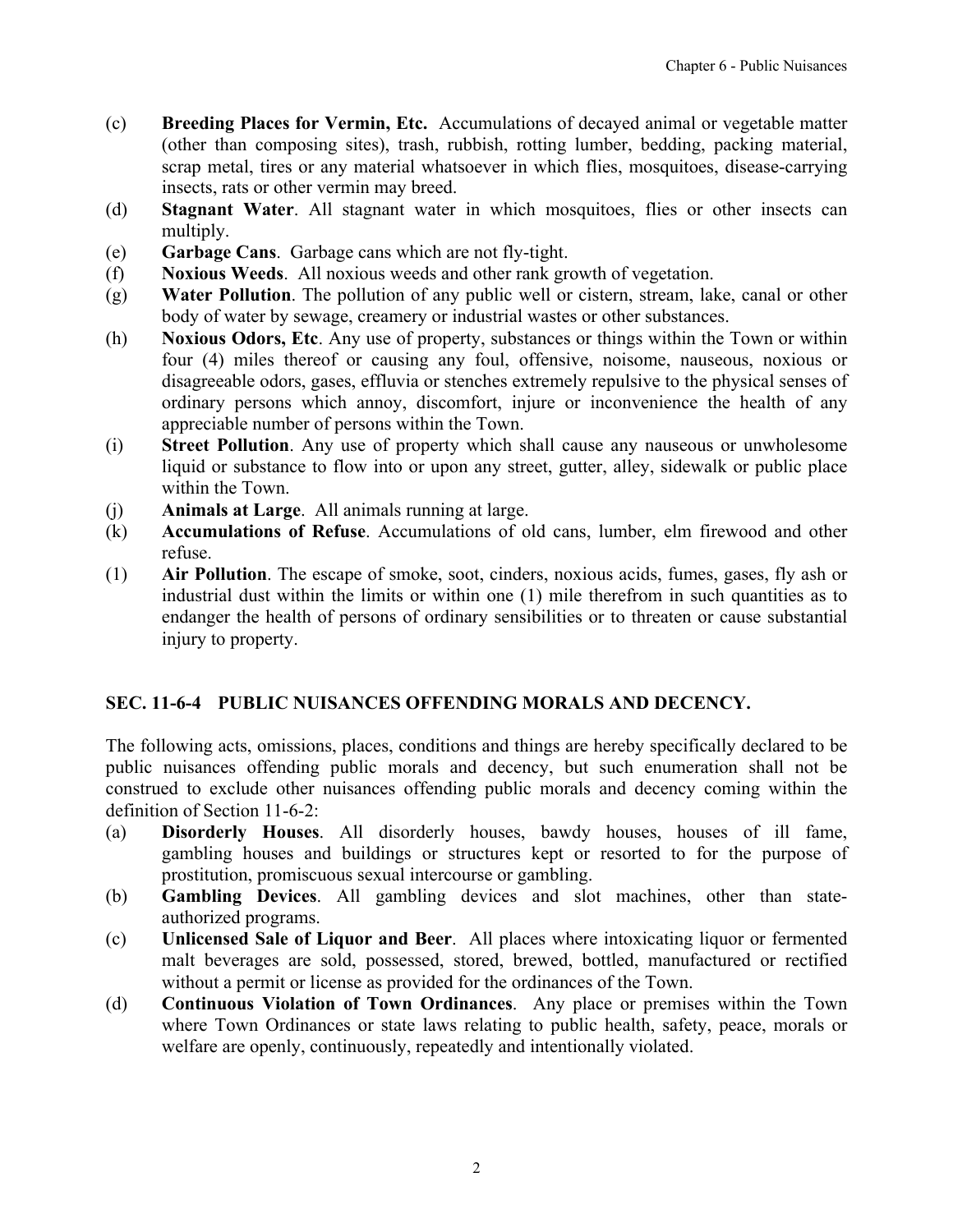<span id="page-2-0"></span>(e) **Illegal Drinking**. Any place or premises resorted to for the purpose of drinking intoxicating liquor or fermented malt beverages in violation of the laws of the State of Wisconsin or ordinances of the Town.

# **SEC. 11-6-5 PUBLIC NUISANCES AFFECTING PEACE AND SAFETY.**

The following acts, omissions, places, conditions and things are hereby declared to be public nuisances affecting peace and safety, but such enumeration shall not be construed to exclude other nuisances affecting public peace or safety coming within the definition of Section 11-6-2:

- (a) **Signs, Billboards, Etc**. All signs and billboards, awnings and other similar structures over or near streets, sidewalks, public grounds or places frequented by the public, so situated or constructed as to endanger the public safety.
- (b) **Illegal Buildings**. All buildings erected, repaired or altered in violation of the provisions of the Ordinances of the Town relating to materials and manner of construction of buildings and structures within the Town.
- (c) **Unauthorized Traffic Signs**. All unauthorized signs, signals, markings or devices placed or maintained upon or in view of any public highway or railway crossing which purport to be or may be mistaken as an official traffic control device, railroad sign or signal or which, because of its color, location, brilliance or manner of operation, interferes with the effectiveness of any such device, sign or signal.
- (d) **Obstruction of Intersections**. All trees, hedges, billboards or other obstructions which prevent persons driving vehicles on public streets, alleys or highways from obtaining a clear view of traffic when approaching an intersection or pedestrian crosswalk.
- (e) **Tree limbs**. All limbs of trees which project over a public sidewalk or ditch area of the right-of-way less than ten (10) feet above the surface thereof and all limbs which project over a public street less than fourteen (14) feet above the surface thereof.
- (f) **Dangerous Trees**. All trees which are a menace to public safety or are the cause of substantial annoyance to the general public.
- (g) **Fireworks**. All use or display of fireworks except as provided by the laws of the State of Wisconsin and Ordinances of the Town.
- (h) **Dilapidated Buildings**. All buildings or structures so old, dilapidated or out of repair as to be dangerous, unsafe, unsanitary or otherwise unfit for human use.
- (i) **Wires Over Streets**. All wires over streets, alleys or public grounds which are strung less than fifteen (15) feet above the surface thereof.
- (j) **Noisy Animals or Fowl**.The keeping or harboring of any animal or fowl which, by frequent or habitual howling, yelping, barking, crowing or making of other noises shall greatly annoy or disturb a neighborhood or any considerable number of persons within the Town.
- (k) **Obstructions of Streets: Excavations**. All obstructions of streets, alleys, sidewalks or crosswalks and all excavations in or under the same, except as permitted by the Ordinances of the Town or which, although made in accordance with such Ordinances, are kept or maintained for an unreasonable or illegal length of time after the purpose thereof has been accomplished, or which do not conform to the permit.
- (1) **Open Excavations**. All open and unguarded pits, wells, excavations or unused basements accessible from any public street, alley or sidewalk.